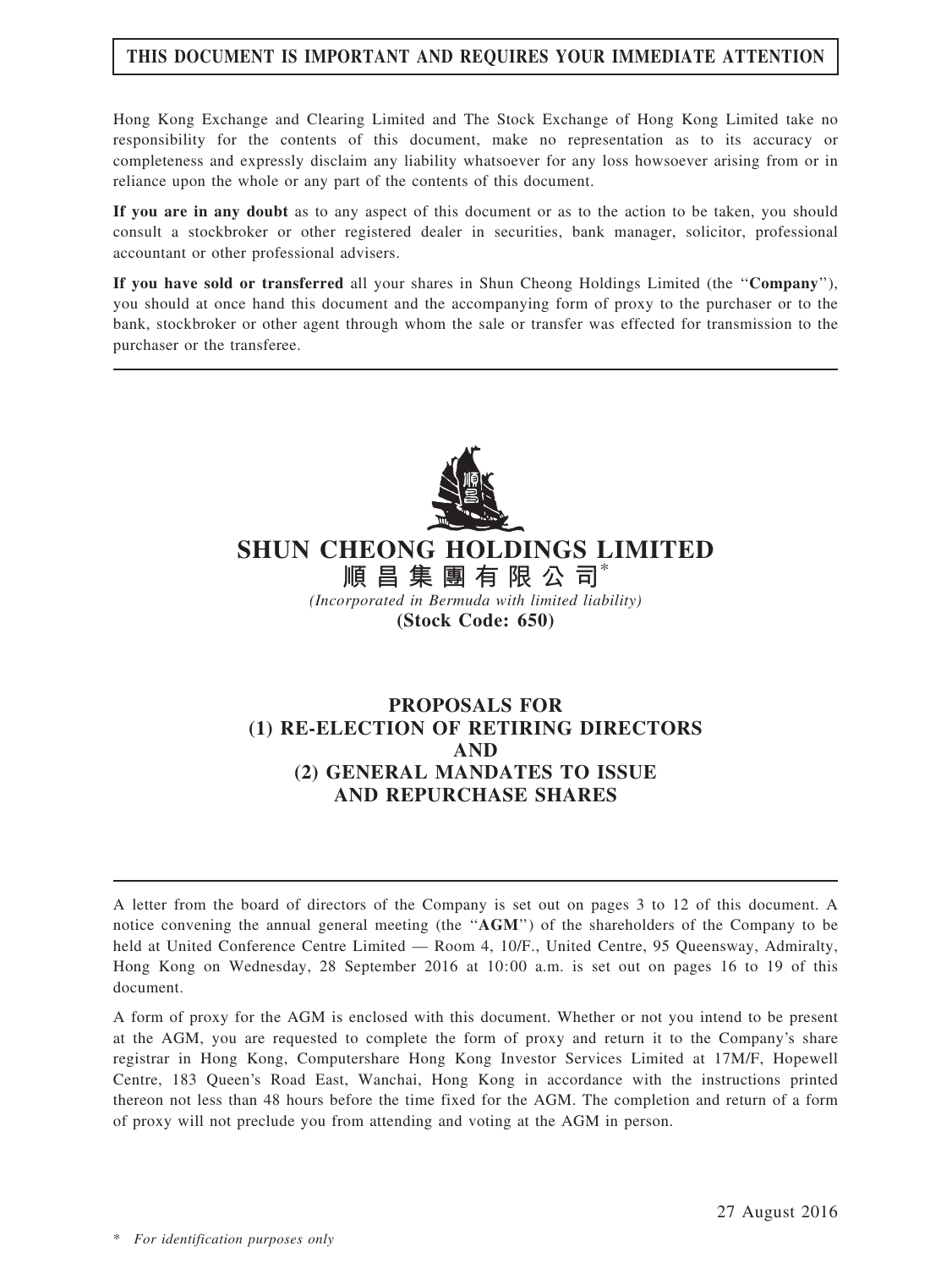# **CONTENTS**

# Page No.

| APPENDIX I – EXPLANATORY STATEMENT ON THE SHARE |  |
|-------------------------------------------------|--|
|                                                 |  |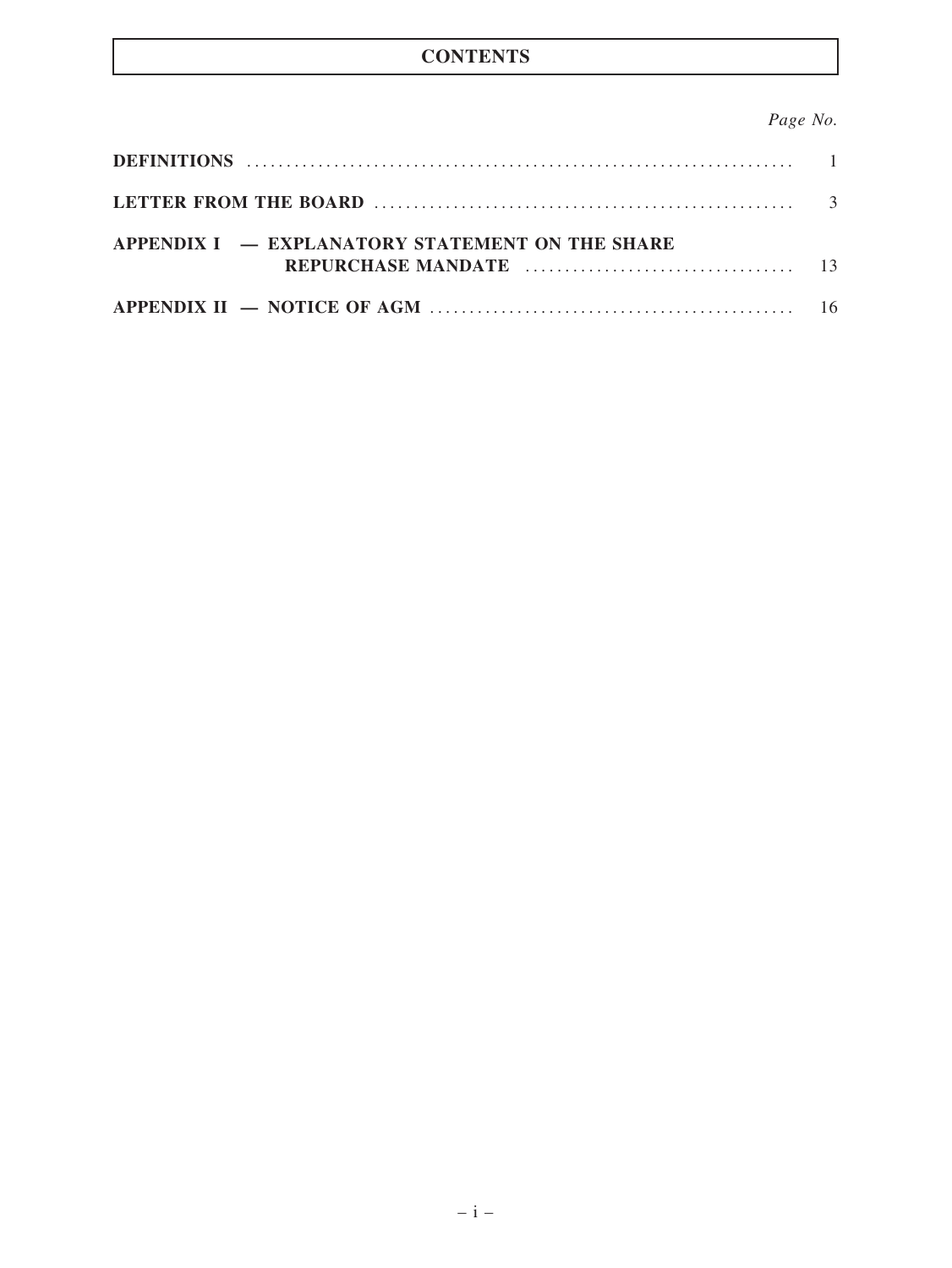# DEFINITIONS

In this document, the following expressions have the following meanings unless the context requires otherwise:

| "2016 Annual Report"         | the 2016 annual report of the Company                                                                                                                                                                                                            |
|------------------------------|--------------------------------------------------------------------------------------------------------------------------------------------------------------------------------------------------------------------------------------------------|
| "AGM"                        | the annual general meeting of the Company to be held at<br>United Conference Centre Limited — Room 4, 10/F.,<br>United Centre, 95 Queensway, Admiralty, Hong Kong on<br>Wednesday, 28 September 2016 at 10:00 a.m. or any<br>adjournment thereof |
| "Audit Committee"            | audit committee of the Company                                                                                                                                                                                                                   |
| "Board"                      | the board of Directors or a duly authorised committee of the<br>board of Directors                                                                                                                                                               |
| "BVI"                        | British Virgin Islands                                                                                                                                                                                                                           |
| "Bye-laws"                   | the bye-laws of the Company as amended from time to time                                                                                                                                                                                         |
| "close associate(s)"         | has the meaning ascribed to it under the Listing Rules                                                                                                                                                                                           |
| "Company"                    | Shun Cheong Holdings Limited, a company incorporated in<br>Bermuda with limited liability and whose Shares are listed<br>on the Main Board of the Stock Exchange                                                                                 |
| "controlling Shareholder(s)" | has the meaning ascribed to it under the Listing Rules                                                                                                                                                                                           |
| "core connected person(s)"   | has the meaning ascribed to it under the Listing Rules                                                                                                                                                                                           |
| "Director(s)"                | director(s) from time to time of the Company                                                                                                                                                                                                     |
| "Group"                      | the Company and its subsidiaries from time to time                                                                                                                                                                                               |
| "HK\$"                       | Hong Kong dollars, the lawful currency of Hong Kong                                                                                                                                                                                              |
| "Hong Kong"                  | the Hong Kong Special Administrative Region of the PRC                                                                                                                                                                                           |
| "Latest Practicable Date"    | 24 August 2016, being the latest practicable date prior to<br>the printing of this document for ascertaining certain<br>information for inclusion in this document                                                                               |
| "Listing Rules"              | the Rules Governing the Listing of Securities on the Stock<br>Exchange, as amended from time to time                                                                                                                                             |
| "Nomination Committee"       | nomination committee of the Company                                                                                                                                                                                                              |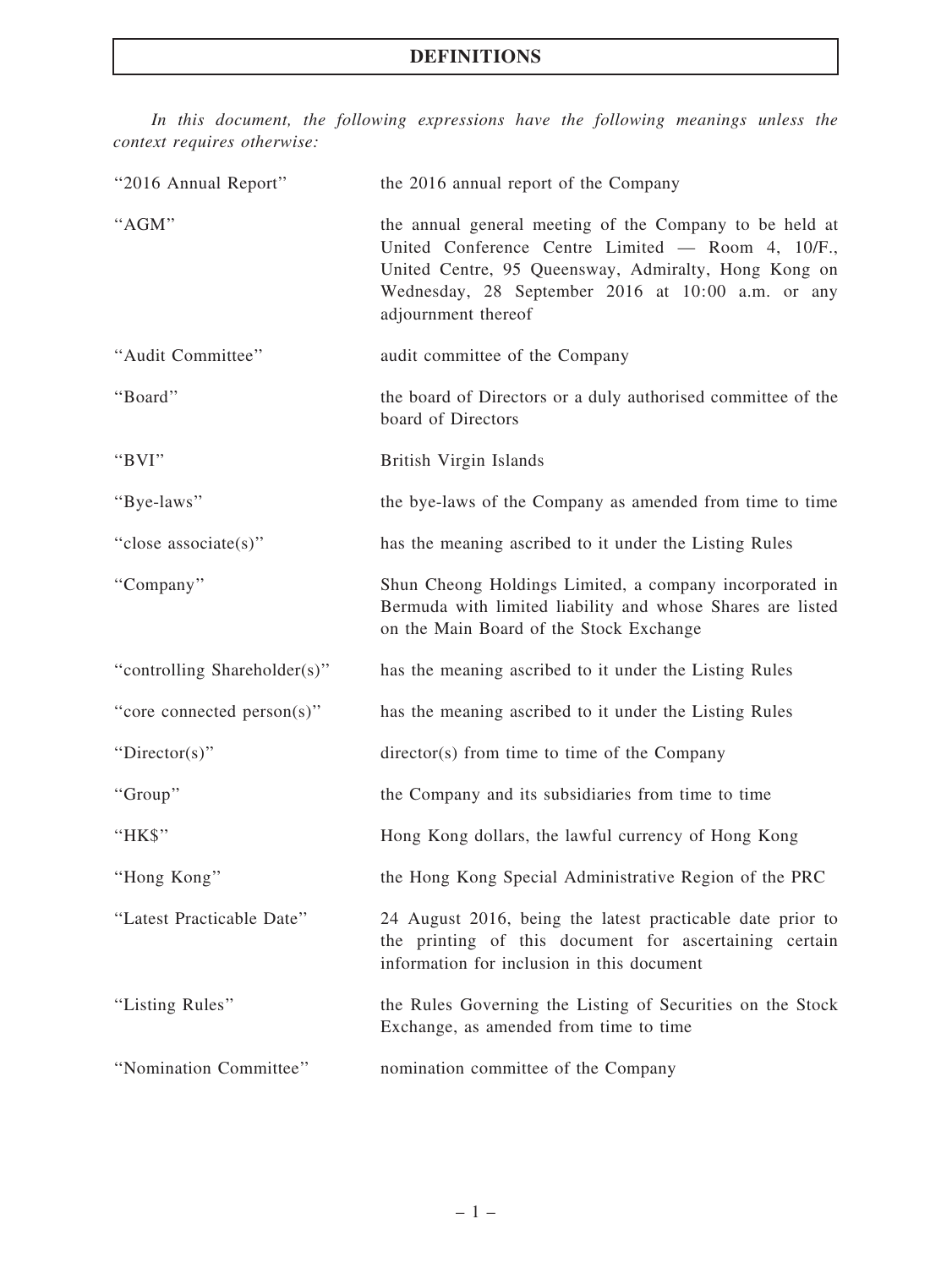# DEFINITIONS

| "PRC" or "China"             | the People's Republic of China excluding, for the purpose<br>of this document, Hong Kong, Macau Special<br>Administrative Region of the PRC and Taiwan |
|------------------------------|--------------------------------------------------------------------------------------------------------------------------------------------------------|
| "Remuneration Committee"     | remuneration committee of the Company                                                                                                                  |
| "SFO"                        | the Securities and Futures Ordinance (Cap. 571 of the Laws<br>of Hong Kong)                                                                            |
| "Share(s)"                   | ordinary share(s) of HK\$0.01 each in the issued share<br>capital of the Company                                                                       |
| "Shareholder(s)"             | shareholder(s) of the Company                                                                                                                          |
| "Stock Exchange"             | The Stock Exchange of Hong Kong Limited                                                                                                                |
| "substantial Shareholder(s)" | has the meaning ascribed to it under the Listing Rules                                                                                                 |
| "Takeovers Code"             | the Hong Kong Code on Takeovers and Mergers                                                                                                            |
| $\lq\lq q_0$ "               | per cent                                                                                                                                               |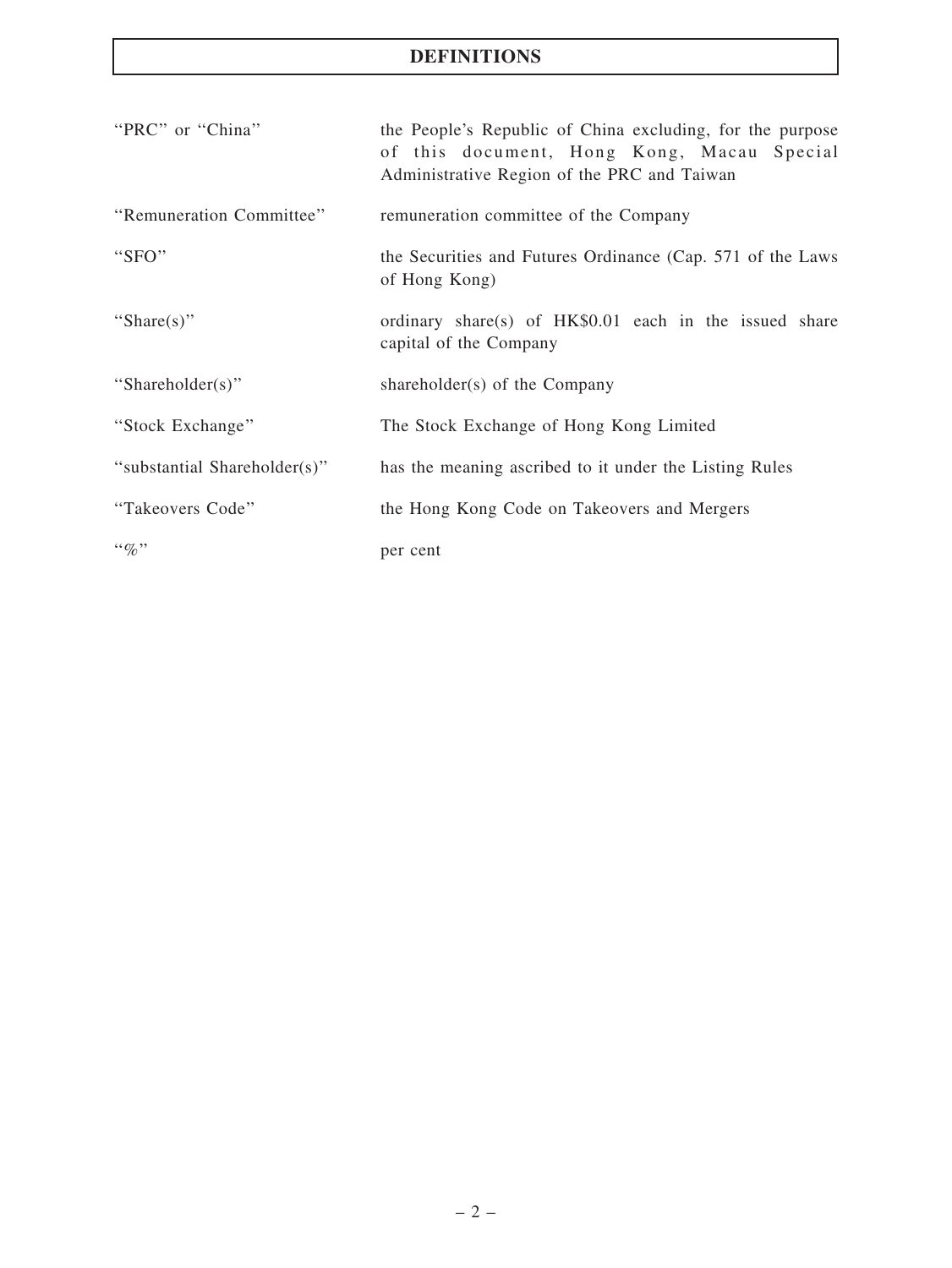

SHUN CHEONG HOLDINGS LIMITED

順 昌 集 團 有 限 公 司 $*$ (Incorporated in Bermuda with limited liability)

(Stock Code: 650)

Executive Directors: Wang Jingbo (Chairman and Chief Executive Officer) Lee Khay Kok

Non-executive Directors: Lin Dongliang Shong Hugo

Independent Non-executive Directors: Shi Cen Chen Zhiwu Chau Shing Yim David

Principal Place of Business: Suite 2302 Wing On Centre 111 Connaught Road Central Hong Kong

Registered Office: Canon's Court 22 Victoria Street Hamilton HM12 Bermuda

27 August 2016

To the Shareholders

Dear Sir or Madam,

# PROPOSALS FOR (1) RE-ELECTION OF RETIRING DIRECTORS AND (2) GENERAL MANDATES TO ISSUE AND REPURCHASE SHARES

#### INTRODUCTION

The purpose of this document is to provide you with information regarding the resolutions to be proposed at the AGM involving (1) the re-election of retiring Directors; and (2) the grant to the Directors general mandates to allot, issue and deal with additional Shares and to repurchase Shares, and the extension of the general mandate to allot, issue and deal with new Shares by the addition thereto of any Shares repurchased by the Company.

\* For identification purposes only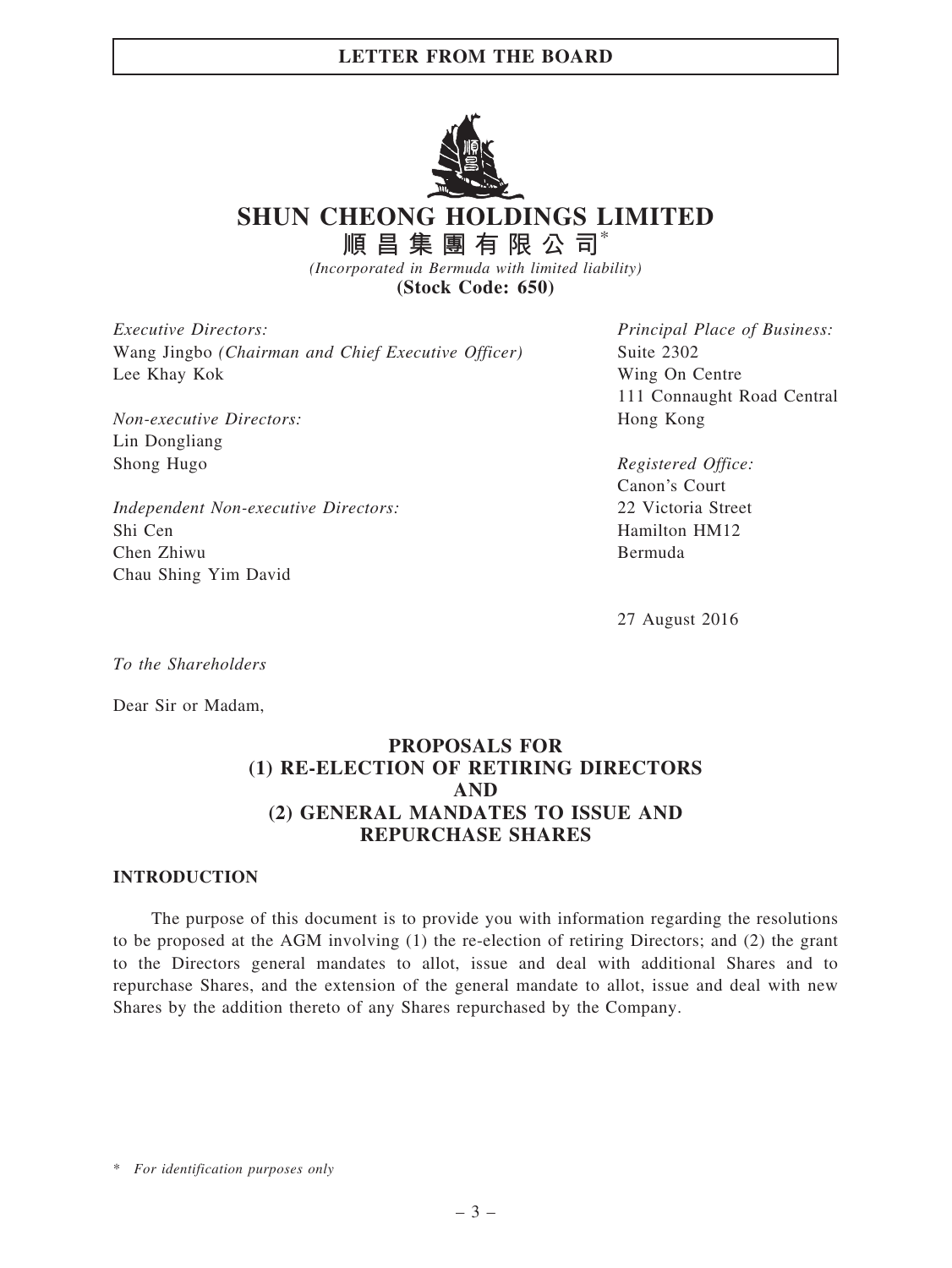#### (1) RE-ELECTION OF RETIRING DIRECTORS

In accordance with Bye-law 84(1) of the Bye-laws, Prof. Chen Zhiwu will retire by rotation at the AGM and, being eligible, has offered himself for re-election.

In accordance with Bye-law 83(2) of the Bye-laws, any Directors appointed by the Board as an addition to the existing Board shall hold office only until the next following annual general meeting of the Company and shall then be eligible for re-election. Mr. Wang Jingbo and Mr. Lee Khay Kok were appointed by the Board as executive Directors with effect from 5 August 2016. Mr. Lin Dongliang and Mr. Shong Hugo were appointed by the Board as nonexecutive Directors with effect from 5 August 2016. Mr. Shi Cen and Mr. Chau Shing Yim David were appointed by the Board as independent non-executive Directors with effect from 5 August 2016. Accordingly, Mr. Wang Jingbo, Mr. Lee Khay Kok, Mr. Lin Dongliang, Mr. Shong Hugo, Mr. Shi Cen and Mr. Chau Shing Yim David should hold office until the AGM and, being eligible, have offered themselves for re-election.

#### Recommendations of the Nomination Committee

In accordance with the terms of reference of the Nomination Committee, the Nomination Committee has:

- (a) evaluated the performance and the contribution of Prof. Chen Zhiwu during the last financial year of the Company and the period thereafter up to the date of evaluation;
- (b) considered the professional qualifications and working experience of the newly appointed Directors, namely Mr. Wang Jingbo, Mr. Lee Khay Kok, Mr. Lin Dongliang, Mr. Shong Hugo, Mr. Shi Cen and Mr. Chau Shing Yim David (Mr. Wang Jingbo, Mr. Lee Khay Kok, Mr. Lin Dongliang, Mr. Shong Hugo, Mr. Shi Cen and Mr. Chau Shing Yim David, collectively, the ''Newly Appointed Directors''); and
- (c) assessed the independence of the independent non-executive Directors to be reelected, being Prof. Chen Zhiwu, Mr. Shi Cen and Mr. Chau Shing Yim David.

The Nomination Committee is of the opinion that:

- (a) the performance of Prof. Chen Zhiwu was satisfactory; and
- (b) based on the information available to the Nomination Committee, the Nomination Committee considered Prof. Chen Zhiwu, Mr. Shi Cen and Mr. Chau Shing Yim David as independent to the Company.

Accordingly, the Nomination Committee recommended to the Board to propose to reelect Mr. Wang Jingbo and Mr. Lee Khay Kok as executive Directors; to re-elect Mr. Lin Dongliang and Mr. Shong Hugo as non-executive Directors; and to re-elect Prof. Chen Zhiwu, Mr. Shi Cen and Mr. Chau Shing Yim David as independent non-executive Directors.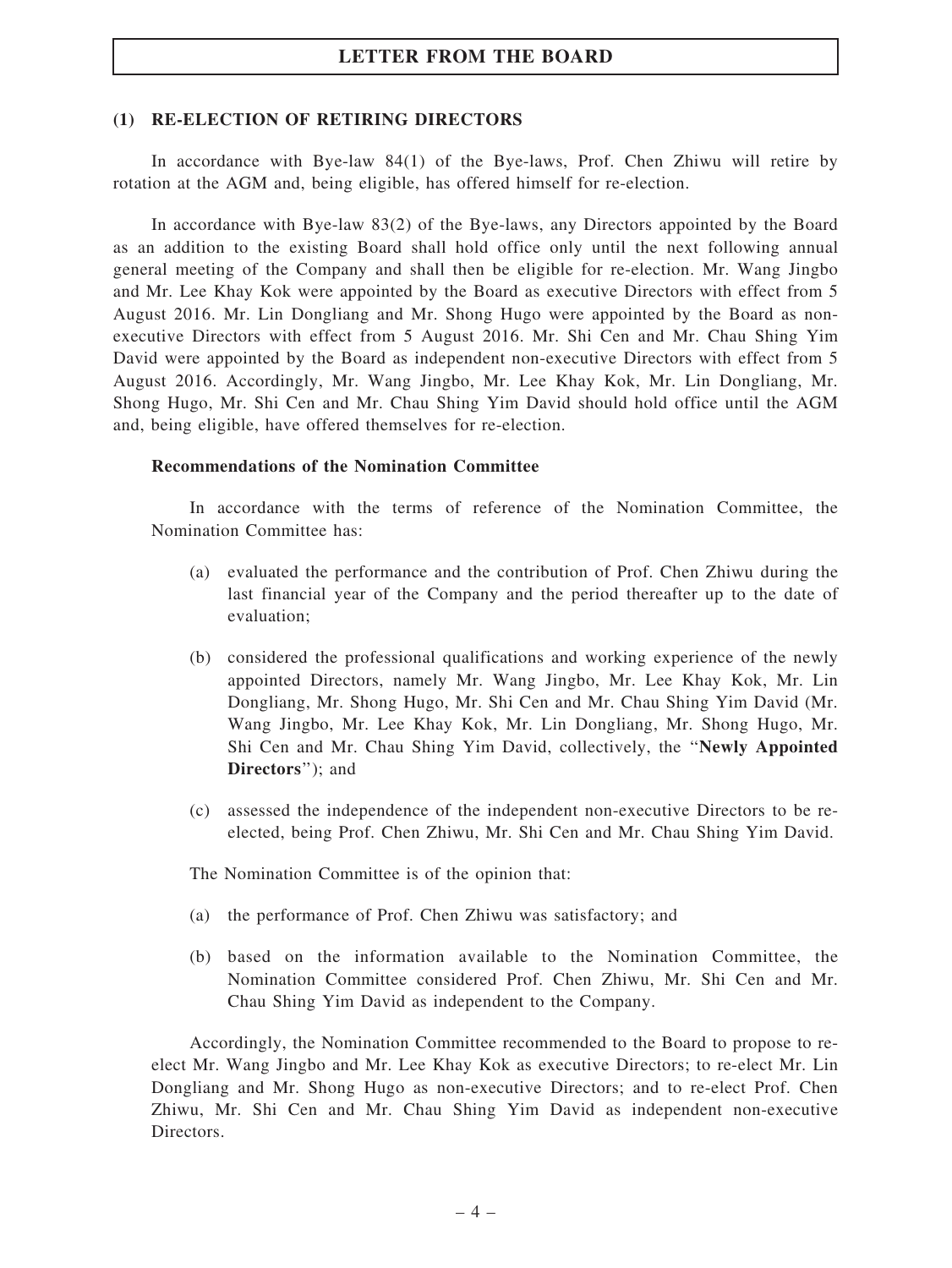Prof. Chen Zhiwu, Mr. Shi Cen and Mr. Chau Shing Yim David have also given to the Company confirmation of their independence. The Board, therefore, considers Prof. Chen Zhiwu, Mr. Shi Cen and Mr. Chau Shing Yim David to be independent and believes they should be re-elected.

The qualifications, previous experience and major appointments of Prof. Chen Zhiwu are set out in the ''Directors' and Senior Management's Biographies'' section contained in the 2016 Annual Report which has been sent to the Shareholders, while the qualifications, previous experience and major appointments of all the Newly Appointed Directors who stand for re-election at the AGM are set out in the announcement of the Company dated 5 August 2016. Other biographical details of Prof. Chen Zhiwu and each of the Newly Appointed Directors, as required to be disclosed pursuant to rule 13.51(2) of the Listing Rules, are set out below for the Shareholders' consideration.

#### (a) Mr. Wang Jingbo (aged 38)

Mr. Wang joined the Group in 2016 and was appointed as an executive Director and the Chief Executive Officer of the Company on 5 August 2016. He was appointed as the Chairman of the Board on 26 August 2016. He is also a member of the Nomination Committee. Save as disclosed above, Mr. Wang did not hold any directorship in other listed companies in the last three years, and does not have any relationship with any other Directors, senior management or substantial or controlling Shareholders and hold any other position with the Company or any member of the Group.

Mr. Wang will enter into a service agreement with the Company as an executive Director of the Company for a term of three years but is subject to retirement by rotation in accordance with the Bye-laws. Mr. Wang will not receive any remuneration as an executive Director. Mr. Wang will receive remuneration as the Chief Executive Officer of the Company to be determined by the Board with reference to his experience and the prevailing market rate.

As at the Latest Practicable Date, Mr. Wang was deemed to have an interest (within the meaning of Part XV of the SFO) in 4,125,476,584 Shares and underlying Shares of the Company, representing approximately 255.17% of the entire issued share capital of the Company.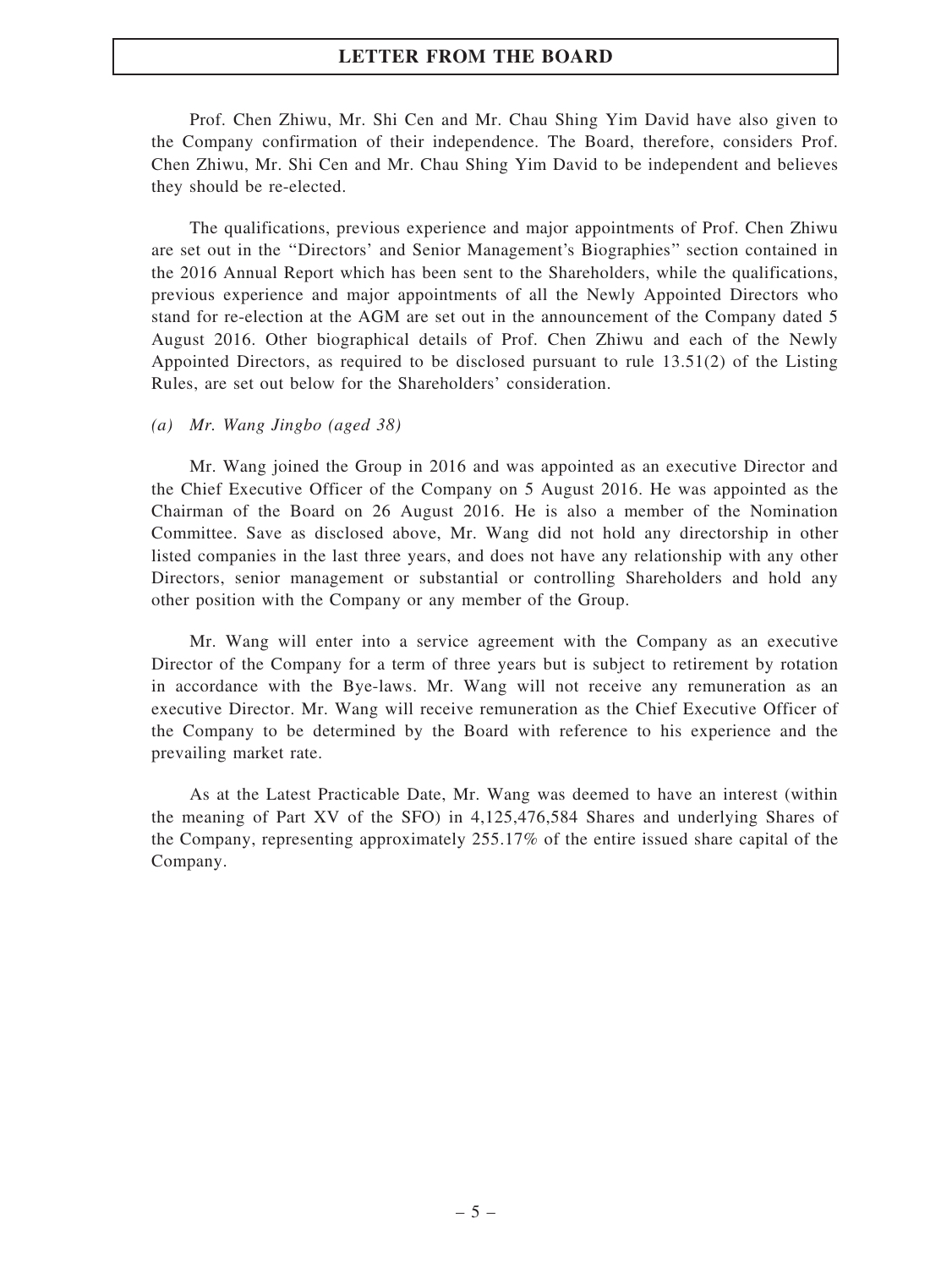(b) Mr. Lee Khay Kok (aged 50)

Mr. Lee joined the Group in 2016 and was appointed as an executive Director on 5 August 2016. Mr. Lee did not hold any directorship in other listed companies in the last three years, and does not have any relationship with any other Directors, senior management or substantial or controlling Shareholders and hold any other position with the Company or any member of the Group.

Mr. Lee will enter into a service agreement with the Company as an executive Director for a term of three years but is subject to retirement by rotation in accordance with the Bye-laws. Mr. Lee will not receive any remuneration as an executive Director.

As at the Latest Practicable Date, Mr. Lee did not have any interest (within the meaning of Part XV of the SFO) in the securities of the Company.

(c) Mr. Lin Dongliang (aged 54)

Mr. Lin joined the Group in 2016 and was appointed as a non-executive Director on 5 August 2016. He is also a member of the Audit Committee. Mr. Lin is a non-executive director of NetDragon Websoft Inc., a company listed on the Main Board of the Stock Exchange (stock code: 777). Save as disclosed above, Mr. Lin did not hold any directorships in any other listed companies in the last three years, and does not have any relationship with any other Directors, senior management or substantial or controlling Shareholders and hold any other position with the Company or any member of the Group.

Mr. Lin was a director or supervisor of the following companies which were incorporated in the PRC and had their business licences revoked. The relevant details are as follows:

|                                  | Date of    |                                          |
|----------------------------------|------------|------------------------------------------|
| <b>Company Name</b>              | Revocation | <b>Reasons for revocation</b>            |
| 天津市國聯在線網絡有限公司                    | 2005       | Tianjin Guolian was a state-owned        |
| (Tianjin Guolian Online Network) |            | holding enterprise. The principal        |
| Company Limited*) ("Tianjin      |            | business of Tianjin Guolian was          |
| Guolian")                        |            | information service trades. The business |
|                                  |            | licence of Tianjin Guolian was revoked   |
|                                  |            | due to its failure to attend annual      |
|                                  |            | examination. Mr. Lin was a director of   |
|                                  |            | Tianjin Guolian at the time its business |
|                                  |            | licence was revoked.                     |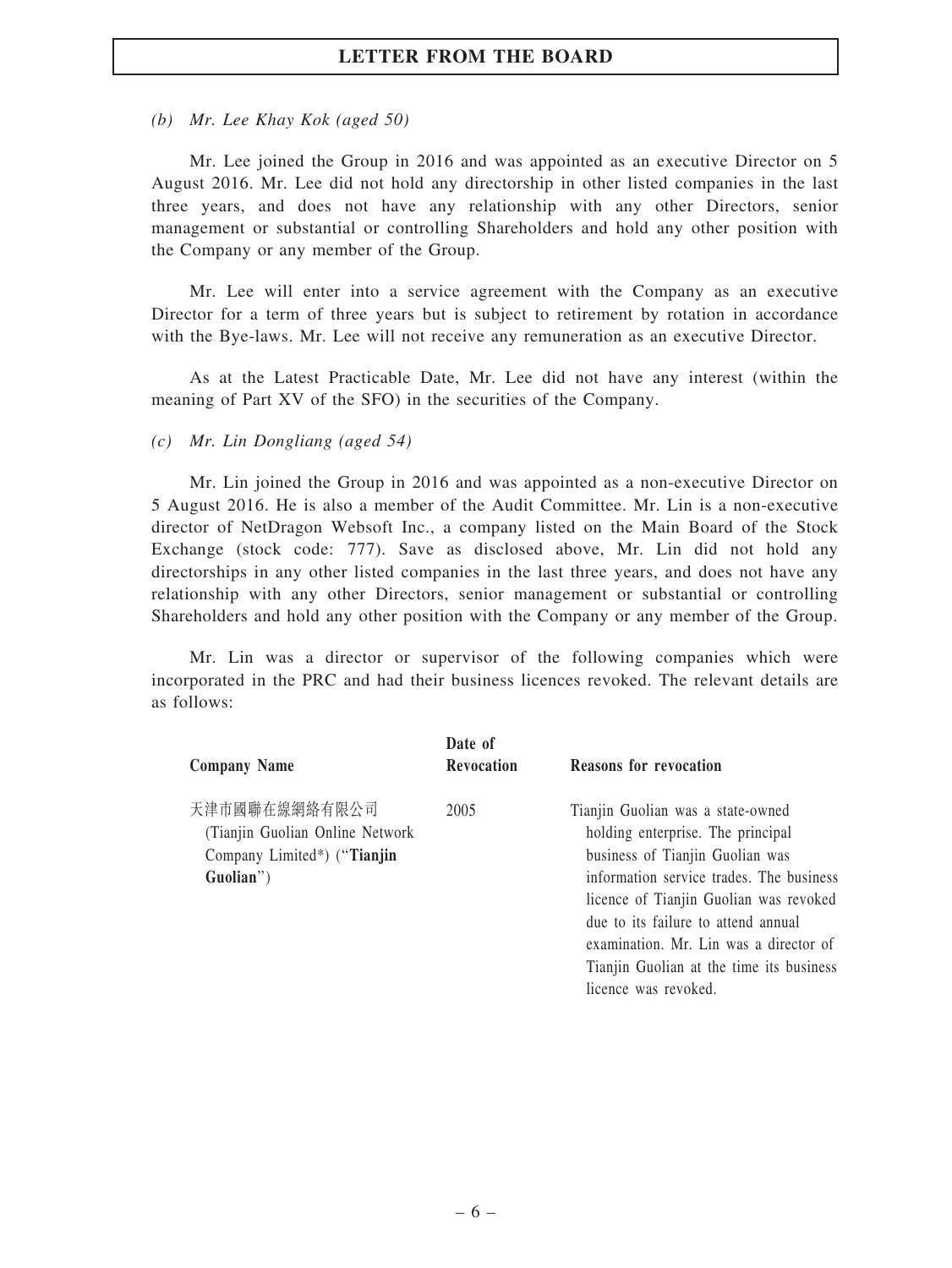| <b>Company Name</b>                                                                                             | Date of<br><b>Revocation</b> | <b>Reasons for revocation</b>                                                                                                                                                                                                                                                                                                                                                                                                                                                                                                                                                                                                                                                                                                                                                                        |
|-----------------------------------------------------------------------------------------------------------------|------------------------------|------------------------------------------------------------------------------------------------------------------------------------------------------------------------------------------------------------------------------------------------------------------------------------------------------------------------------------------------------------------------------------------------------------------------------------------------------------------------------------------------------------------------------------------------------------------------------------------------------------------------------------------------------------------------------------------------------------------------------------------------------------------------------------------------------|
| 北京珠穆朗瑪電子商務網絡服務有限<br>公司 (Beijing Everest E-commerce<br>Network Services Company<br>Limited*) ("Beijing Everest") | 17 October 2013              | Beijing Everest was a wholly foreign-<br>owned enterprise. The business scope<br>of Beijing Everest was research,<br>development, production of computer<br>software and hardware, undertake<br>computer network systems integration;<br>provide technical consultation, services<br>and training; website design; design<br>and production of online<br>advertisements; public online<br>advertisements on a website; sales of<br>self-made products. The business<br>licence of Beijing Everest was revoked<br>due to its failure to attend annual<br>examination. Mr. Lin was a director of<br>Beijing Everest at the time its business<br>licence was revoked.                                                                                                                                   |
| 寧波慧聰電子商務技術有限公司<br>(Ningbo Huicong E-commerce<br>Technology Company Limited*)<br>("Ningbo Huicong")              | 29 October 2009              | Ningbo Huicong was a wholly foreign-<br>owned enterprise. The business scope<br>of Ningbo Huicong was development of<br>electronic commerce technology,<br>development of electronic products and<br>provision of technical consultation,<br>development of computer hardware and<br>software technology, development of<br>network systems technology, self-<br>operated and agency import and export<br>of goods and technology, provision of<br>network systems technology services,<br>electronic commerce technology<br>services and technology information<br>consultation services. The business<br>licence of Ningbo Huicong was<br>revoked due to its failure to attend<br>annual examination. Mr. Lin was a<br>director of Ningbo Huicong at the time<br>its business licence was revoked. |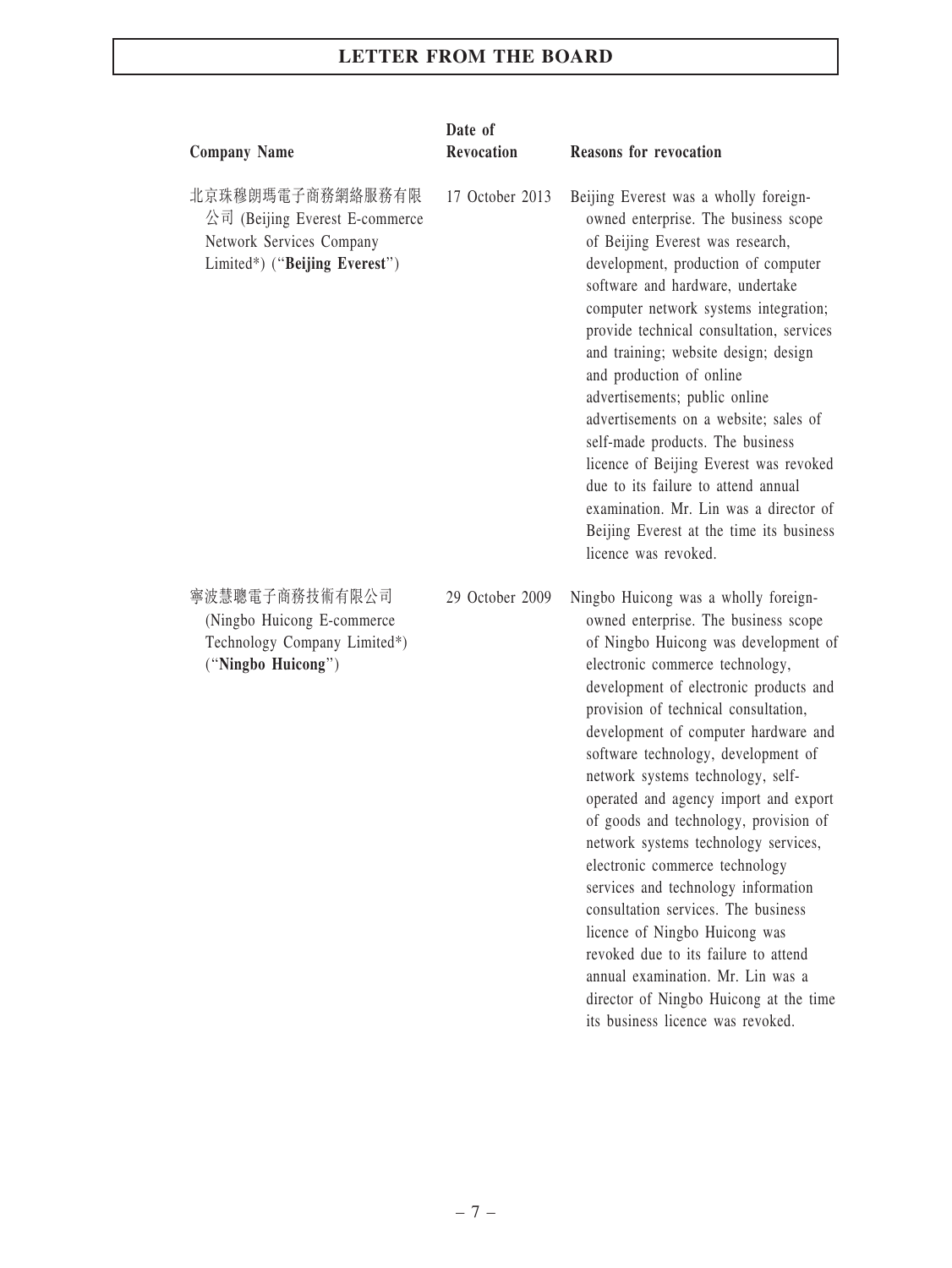| <b>Company Name</b>                                                                                           | Date of<br><b>Revocation</b> | <b>Reasons for revocation</b>                                                                                                                                                                                                                                                                                                                                                                                                                                                                                                                                                                          |
|---------------------------------------------------------------------------------------------------------------|------------------------------|--------------------------------------------------------------------------------------------------------------------------------------------------------------------------------------------------------------------------------------------------------------------------------------------------------------------------------------------------------------------------------------------------------------------------------------------------------------------------------------------------------------------------------------------------------------------------------------------------------|
| 網絡秀媒體技術 (北京) 有限公司<br>(Network Show Media Technology)<br>(Beijing) Company Limited*)<br>("Network Show Media") | 9 October 2013               | Network Show Media was a wholly<br>foreign-owned enterprise. The business<br>scope of Network Show Media was<br>research and development of computer<br>and internet applied technology;<br>telecommunications; graphics<br>production; technological consultation,<br>information technology training,<br>technical services and the transfer of<br>self-developed technology. The business<br>licence of Network Show Media was<br>revoked due to its failure to attend<br>annual examination. Mr. Lin was a<br>supervisor of Network Show Media at<br>the time its business licence was<br>revoked. |

Mr. Lin will enter into a service agreement with the Company as a non-executive Director for a term of three years but is subject to retirement by rotation in accordance with the Bye-laws. Mr. Lin will not receive any remuneration as a non-executive Director.

As at the Latest Practicable Date, Mr. Lin held 12,910,000 Shares, and was deemed to have interest (within the meaning of Part XV of the SFO) in 3,682,107,408 Shares and underlying Shares, representing approximately 0.80% and 227.75% respectively of the entire issued share capital of the Company.

#### (d) Mr. Shong Hugo (aged 60)

Mr. Shong joined the Group in 2016 and was appointed as a non-executive Director on 5 August 2016. He is also a member of the Remuneration Committee. Mr. Shong is also a non-executive director of Mei Ah Entertainment Group Ltd., a company listed on the Main Board of the Stock Exchange (stock code: 391), and WPP plc, a company listed on the Main Market of the London Stock Exchange (stock code: WPP). Mr. Shong was also a non-executive director of Huayi Tencent Entertainment Co Ltd (formerly known as China Jiuhao Health Industry Corporation Limited), a company listed on the Main Board of the Stock Exchange (stock code: 419) from 21 December 2009 to 5 February 2016. Save as disclosed above, Mr. Shong did not hold any directorship in any other listed company in the last three years, and does not have any relationship with any other Directors, senior management or substantial or controlling Shareholders or hold any other position with the Company or any member of the Group.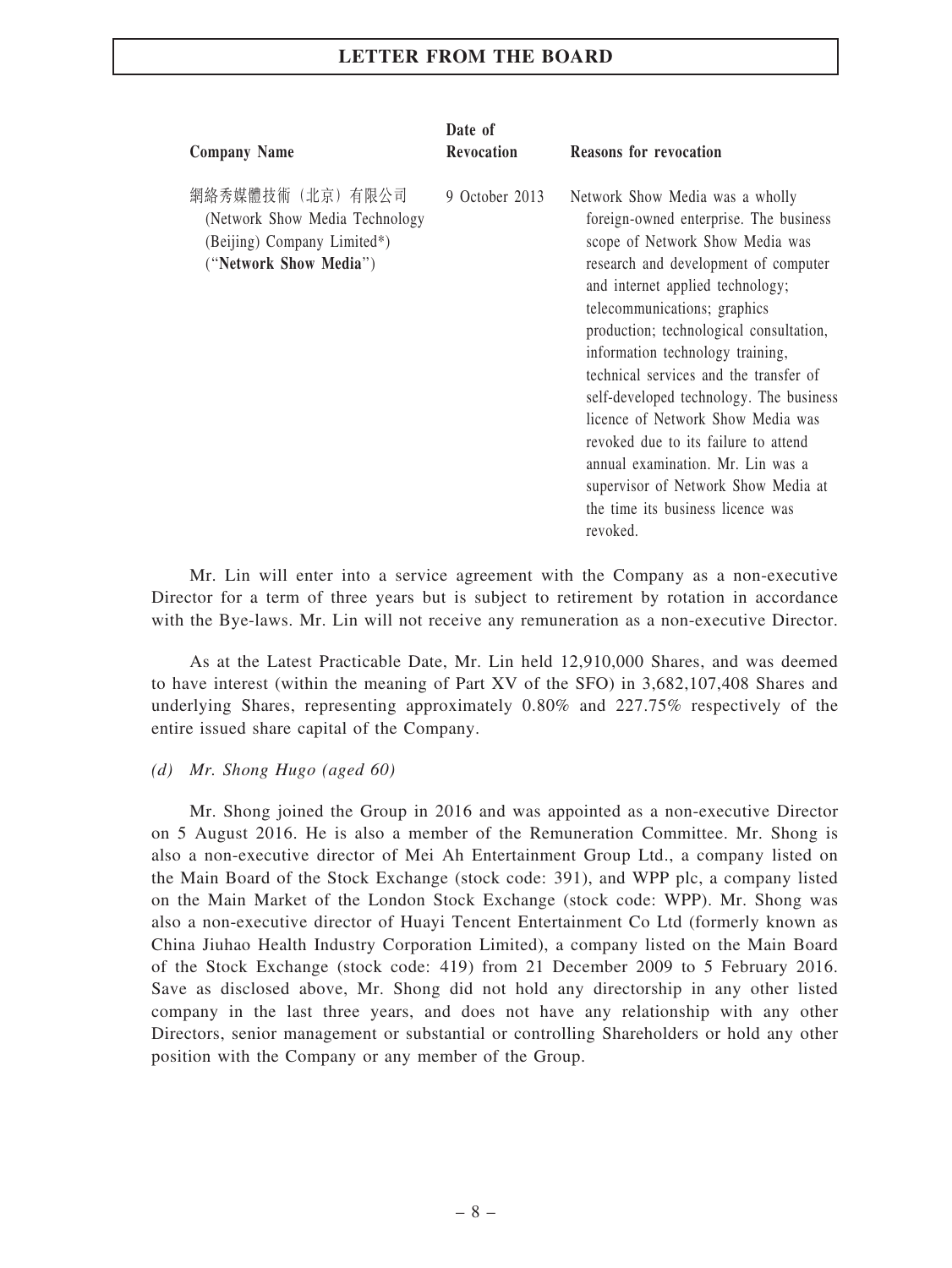Mr. Shong will enter into service agreement with the Company as a non-executive Director for a term of three years but is subject to retirement by rotation in accordance with the Bye-laws. Mr. Shong will not receive any remuneration as a non-executive Director.

As at the Latest Practicable Date, Mr. Shong was deemed to have an interest (within the meaning of Part XV of the SFO) in 3,682,107,408 Shares and underlying Shares, which represents approximately 227.75% of the entire issued share capital of the Company.

#### (e) Prof. Chen Zhiwu (aged 54)

Prof. Chen joined the Group in 2015 and was appointed as an independent nonexecutive Director on 31 July 2015. He is also the chairman and a member of the Nomination Committee and a member of the Remuneration Committee.

Prof. Chen is currently an independent non-executive director of two companies which are listed on the Main Board of the Stock Exchange and the Shanghai Stock Exchange, namely, PetroChina Company Limited (stock code: 857) and Bank of Communications Co., Ltd. (stock code: 3328). Mr. Chau is also currently an independent non-executive director of Noah Holdings Limited which is a company listed on the New York Stock Exchange.

Save as disclosed above, Prof. Chen did not hold any directorship in any other listed company in the last three years, and does not have any relationship with any other Directors, senior management or substantial or controlling Shareholders or hold any other position with the Company or any member of the Group.

Prof. Chen will enter into a service agreement with the Company as an independent non-executive Director for a term of three years but is subject to retirement by rotation in accordance with the Bye-laws. Pursuant to the above-mentioned service agreement, Prof. Chen will be entitled to an annual director fee of HK\$300,000, which was recommended by the Remuneration Committee of the Company and approved by the Board with reference to his duties, responsibilities and contribution to the Company and prevailing market conditions.

As at the Latest Practicable Date, Prof. Chen did not have any interest (within the meaning of Part XV of the SFO) in the securities of the Company.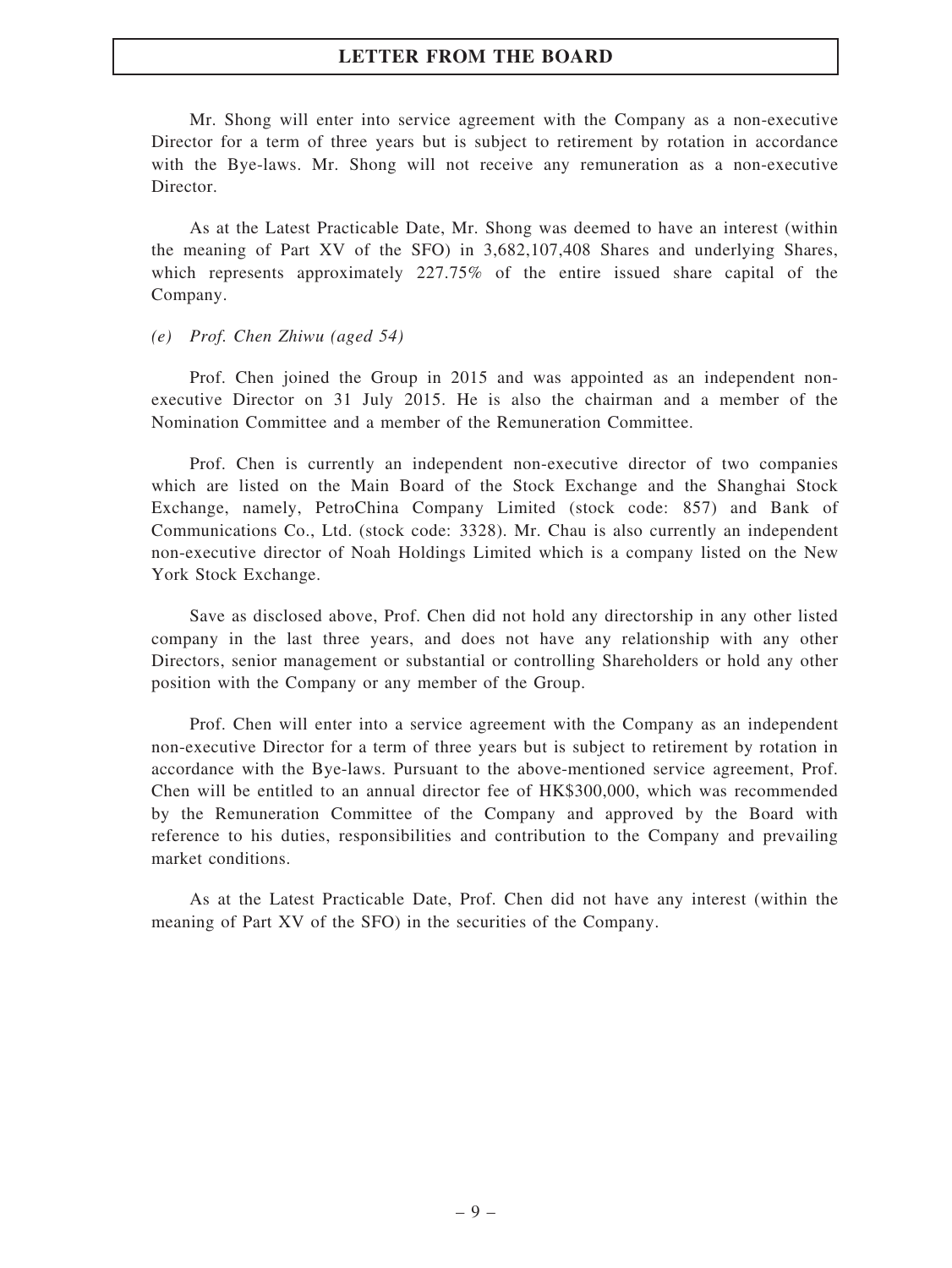#### (f) Mr. Shi Cen (aged 41)

Mr. Shi joined the Group in 2016 and was appointed as an independent nonexecutive Director on 5 August 2016. He is also a member of each of the Audit Committee and the Nomination Committee. Mr. Shi did not hold any directorship in any other listed company in the last three years, and does not have any relationship with any other Directors, senior management or substantial or controlling Shareholders or hold any other position with the Company or any member of the Group.

Mr. Shi will enter into a service agreement with the Company as an independent non-executive Director of the Company for a term of three years but is subject to retirement by rotation in accordance with the Bye-laws. Pursuant to the above-mentioned service agreement, Mr. Shi will be entitled to an annual director fee of HK\$300,000, which was recommended by the Remuneration Committee of the Company and approved by the Board with reference to his duties, responsibilities and contribution to the Company and prevailing market conditions.

As at the Latest Practicable Date, Mr. Shi did not have any interest (within the meaning of Part XV of the SFO) in the securities of the Company.

#### (g) Mr. Chau Shing Yim David (aged 52)

Mr. Chau joined the Group in 2016 and was appointed as an independent nonexecutive Director on 5 August 2016. He is also the chairman and a member of each of the Audit Committee and Remuneration Committee. Mr. Chau is currently an independent non-executive director of six companies which are listed on the Main Board of the Stock Exchange, namely, Lee & Man Paper Manufacturing Limited (stock code: 2314), Man Wah Holdings Limited (stock code: 1999), China Evergrande Group (stock code: 3333), Richly Field China Development Limited (stock code: 313), Evergrande Health Industry Group Limited (stock code: 708) and Hengten Networks Group Limited (stock code: 136). Mr. Chau was also an independent non-executive director of Up Energy Development Group Limited (stock code: 307), a company listed on the Main Board of the Stock Exchange, from 20 June 2013 to 25 September 2015, a director of China Solar Energy Holdings Limited (stock code: 155), a company listed on the Main Board of the Stock Exchange, from 15 May 2015 to 12 June 2015, and an independent non-executive director of Varitronix International Limited (stock code: 710), a company listed on the Main Board of the Stock Exchange, from 1 July 2009 to 3 June 2016. Save as disclosed above, Mr. Chau did not hold any directorship in any other listed company in the last three years, and does not have any relationship with any other Directors, senior management or substantial or controlling Shareholders or hold any other position with the Company or any member of the Group.

Mr. Chau will enter into a service agreement with the Company as an independent non-executive Director for a term of three years but is subject to retirement by rotation in accordance with the Bye-laws. Pursuant to the above-mentioned service agreement, Mr. Chau will be entitled to an annual director fee of HK\$300,000, which was recommended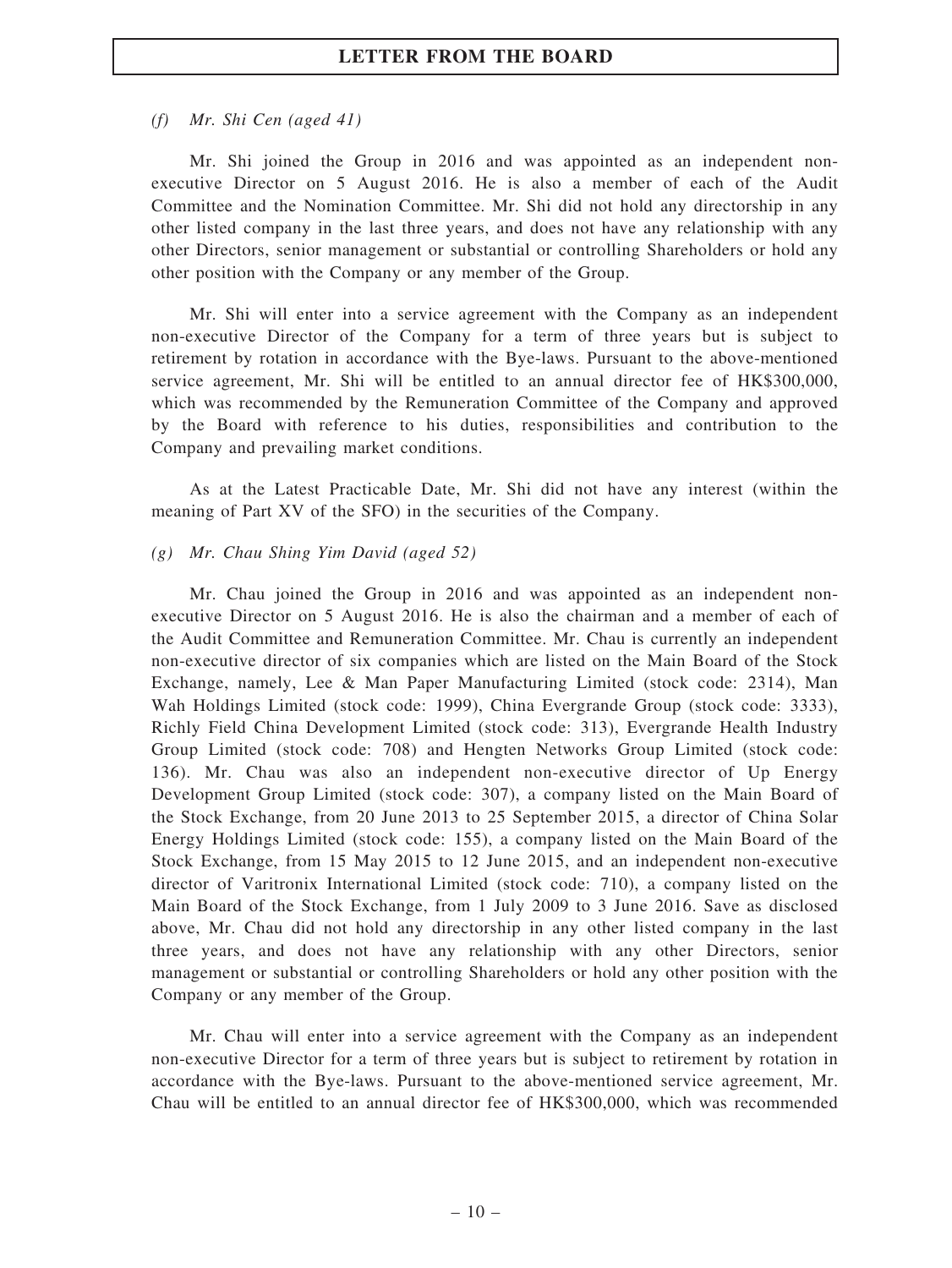by the Remuneration Committee of the Company and approved by the Board with reference to his duties, responsibilities and contribution to the Company and prevailing market conditions.

As at the Latest Practicable Date, Mr. Chau did not have any interest (within the meaning of Part XV of the SFO) in the securities of the Company.

#### (h) General

Save for the information set out in this section, 2016 Annual Report and the announcement of the Company dated 5 August 2016, there is no other matter that needs to be brought to the attention of the Shareholders or other information that should be disclosed under rule 13.51(2) of the Listing Rules.

#### (2) GENERAL MANDATES TO ISSUE AND REPURCHASE SHARES

As the general mandate granted to the Directors to allot, issue, and deal with Shares pursuant to resolutions passed by the Shareholders at the Company's annual general meeting held on 19 August 2015 will lapse at the conclusion of the AGM, resolutions will be proposed at the AGM to renew the grant of this general mandate. In addition, the Board would like to seek the approval from the Shareholders to grant a general mandate to the Directors to repurchase Shares. The relevant resolutions, in summary, are:

- . an ordinary resolution to grant to the Directors a general and unconditional mandate to allot, issue, and deal with additional securities of the Company (including, inter alia, offers, agreements, options, warrants or similar rights in respect thereof) not exceeding 20% of the number of the Company's issued Shares as at the date of passing the relevant resolution for the period from the close of the AGM until the conclusion of the next annual general meeting of the Company (or such earlier period as stated in the resolution) (the "Issue Mandate"). On the basis of 1,616,740,575 Shares in issue as at the Latest Practicable Date and assuming no further Shares will be issued or repurchased by the Company before the AGM, exercise in full of the Issue Mandate could result in up to 323,348,115 Shares being issued by the Company;
- . an ordinary resolution to grant to the Directors a general and unconditional mandate to exercise all the powers of the Company to repurchase such number of Shares not exceeding 10% of the number of the Company's issued Shares as at the date of passing the relevant resolution for the period from the close of the AGM until the conclusion of the next annual general meeting of the Company (or such earlier period as stated in the resolution) (the "Share Repurchase Mandate"); and
- . conditional on the passing of the resolutions to grant the Issue Mandate and the Share Repurchase Mandate, an ordinary resolution to authorise the Directors to exercise the powers of the Company to allot, issue, and deal with additional securities under the Issue Mandate by adding those Shares repurchased by the Company pursuant to the Share Repurchase Mandate.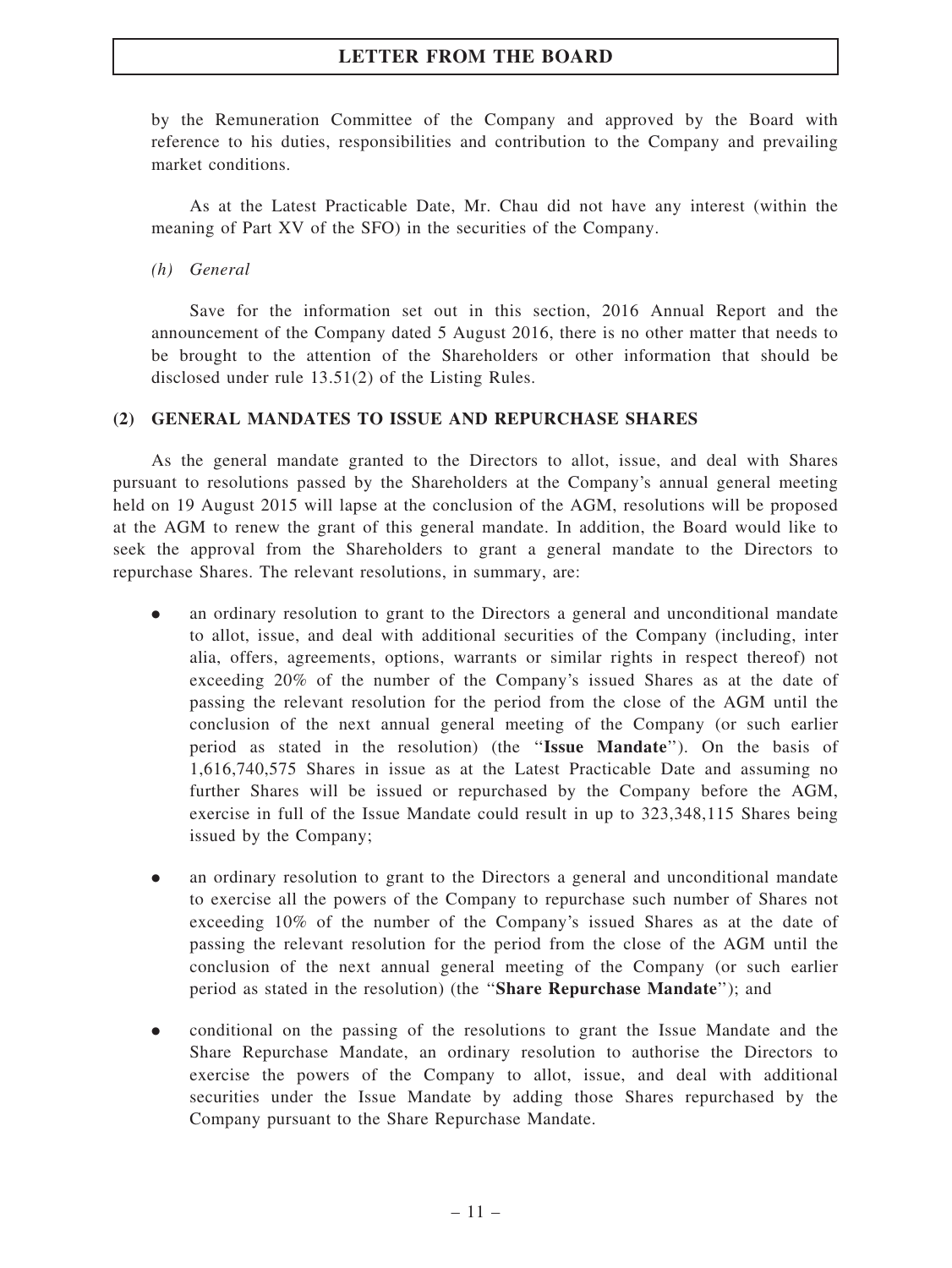#### (3) AGM

The notice convening the AGM is set out in Appendix II to this document. At the AGM, amongst others, ordinary resolutions will be proposed to approve the re-election of the retiring Directors, the granting of the Issue Mandate and the Share Repurchase Mandate and the extension of the Issue Mandate by the addition thereto of any Shares repurchased under the Share Repurchase Mandate.

A form of proxy for use at the AGM is enclosed with this document. Whether or not you intend to attend the AGM, you are requested to complete and return the form of proxy in accordance with the instructions printed thereon to the Company's share registrar in Hong Kong, Computershare Hong Kong Investor Services Limited at 17M/F, Hopewell Centre, 183 Queen's Road East, Wanchai, Hong Kong as soon as possible and in any event not less than 48 hours before the time appointed for the holding of the AGM or any adjournment thereof. Completion and return of the form of proxy will not preclude you from attending and voting at the AGM should you so wish.

Pursuant to Bye-law 66 of the Bye-laws, a resolution put to the vote of a meeting shall be decided by way of a poll. Accordingly, the resolutions put forward to the AGM will be voted by way of poll.

#### (4) RECOMMENDATION

The Directors consider that the proposed resolutions regarding the re-election of the retiring Directors, the granting of the Issue Mandate and the Share Repurchase Mandate and the extension of the Issue Mandate by the addition thereto of any Shares repurchased under the Share Repurchase Mandate are in the best interests of the Company and its Shareholders as a whole. Accordingly, the Directors recommend the Shareholders to vote in favour of the proposed resolutions.

> Yours faithfully, By order of the Board WANG Jingbo Chairman and Chief Executive Officer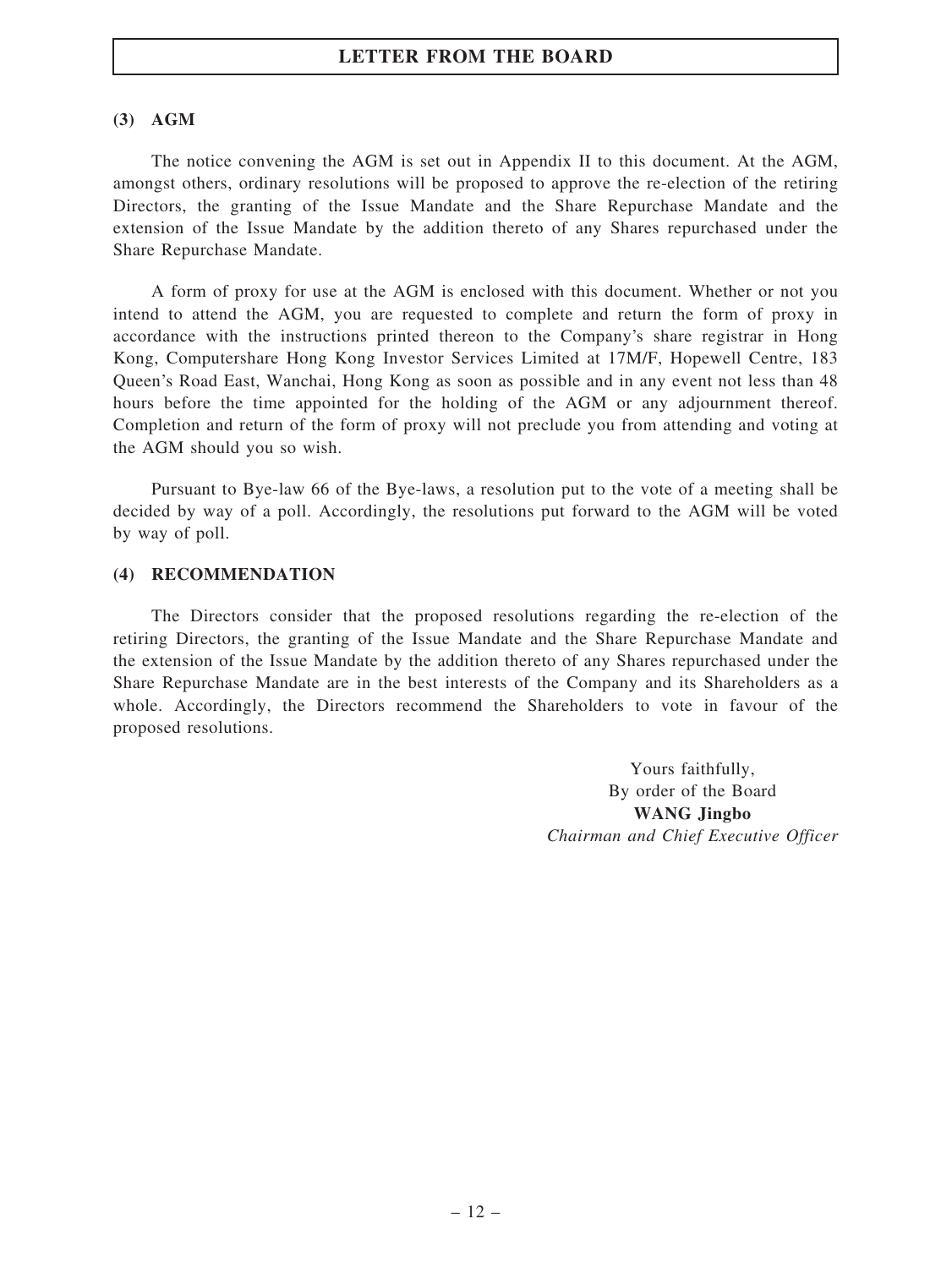#### APPENDIX I EXPLANATORY STATEMENT ON THE SHARE REPURCHASE MANDATE

This explanatory statement includes information required under rule  $10.06(1)(b)$  of the Listing Rules to be given to Shareholders in connection with the proposed resolutions authorising the Share Repurchase Mandate.

#### 1. EXERCISE OF THE SHARE REPURCHASE MANDATE

On the basis of 1,616,740,575 Shares in issue as at the Latest Practicable Date and assuming no further Shares will be issued or repurchased by the Company before the AGM, exercise in full of the Share Repurchase Mandate could result in up to 161,674,057 Shares being repurchased by the Company during the period from the passing of the resolution relating to the Share Repurchase Mandate up to the earliest of (i) the conclusion of the next annual general meeting of the Company; (ii) the expiration of the period within which the next annual general meeting of the Company is required by the Bye-laws or any applicable laws to be held; and (iii) the revocation, variation or renewal of the Share Repurchase Mandate by ordinary resolution of the Shareholders in general meeting.

#### 2. REASONS FOR REPURCHASES

The Directors believe that it is in the best interests of the Company and its Shareholders to seek a general authority from Shareholders to enable the Company to repurchase Shares. Such repurchases may, depending on market conditions and funding arrangements at the time, lead to an enhancement of the net asset value per Share and/or its earnings per Share.

The Directors are seeking the grant of general mandate to repurchase Shares to give the Company the flexibility to do so if and when appropriate. Repurchases of Shares will only be made when the Directors believe that such repurchases will benefit the Company and its Shareholders as a whole.

### 3. FUNDING OF REPURCHASES

In repurchasing the Shares, the Company may only apply funds legally available for such purpose in accordance with the Memorandum of Association of the Company and the Bye-laws and the applicable laws of Bermuda. The Company is empowered under its Memorandum of Association to repurchase Shares and the same authority is given under section 42A of the Companies Act 1981 of Bermuda. The Bye-laws supplement the Company's Memorandum of Association by providing that this power is exercisable by the Directors upon such terms and subject to such conditions as they think fit. The Companies Act 1981 of Bermuda provides that the funds permitted to be utilised in connection with a share repurchase may only be paid out of either the capital paid up on the relevant repurchased shares, or the funds of the Company that would otherwise be available for dividend or distribution, or the proceeds of a fresh issue of shares made for such purpose. The amount of premium payable on a share repurchase may only be paid out of either the funds of the Company that would otherwise be available for dividend or distribution, or out of the share premium account of the Company.

There might be an adverse impact on the working capital and/or gearing position of the Company as compared with the position disclosed in its latest published audited accounts for the year ended 31 March 2016 in the event that the Share Repurchase Mandate were to be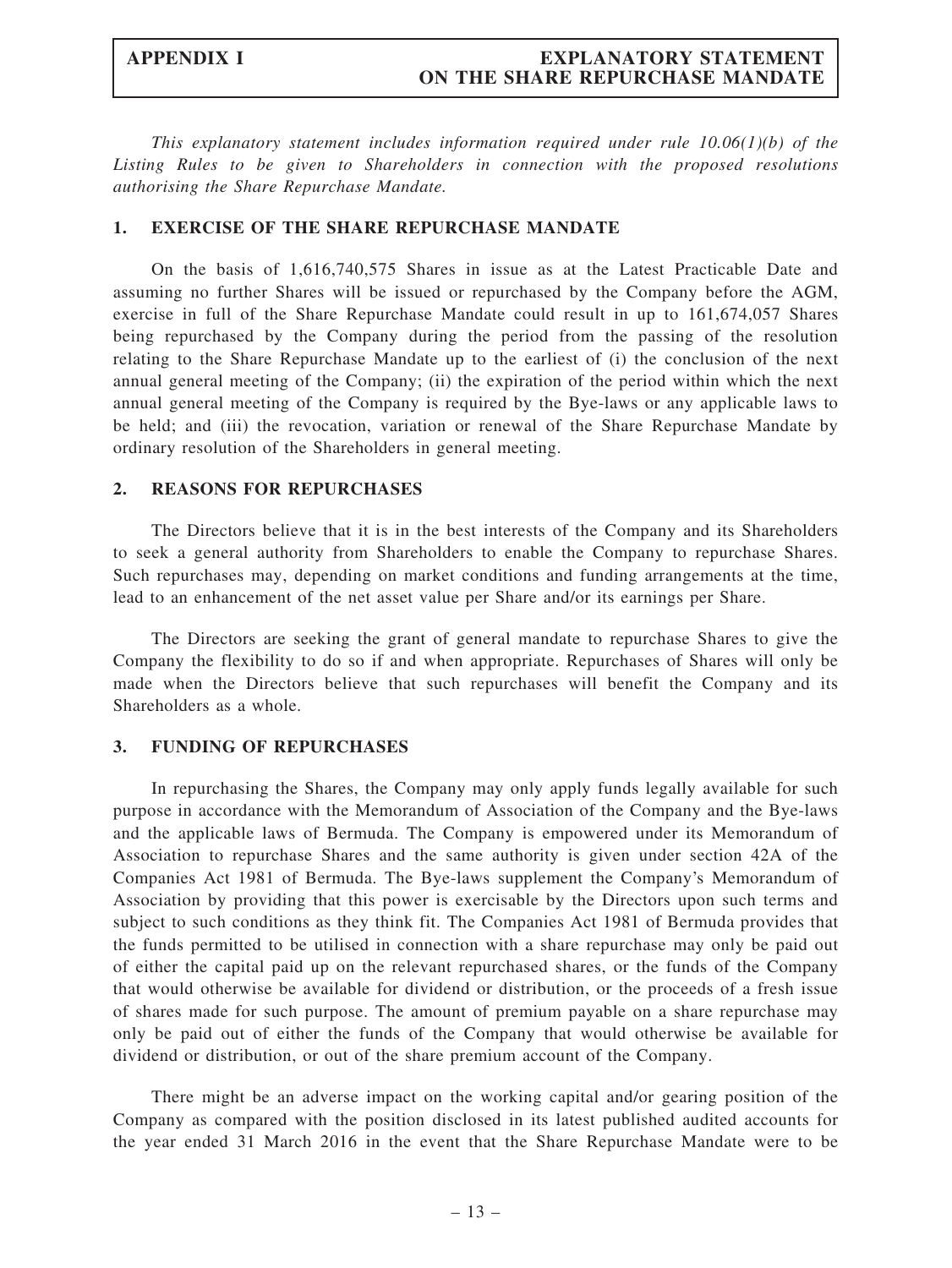### APPENDIX I EXPLANATORY STATEMENT ON THE SHARE REPURCHASE MANDATE

carried out in full at any time during the proposed repurchase period. However, the Directors would consider the Company's financial position at times in exercising the Share Repurchase Mandate and would not propose to exercise any repurchases to such extent as would, in the circumstances, have a material adverse effect on the working capital requirements of the Company or the gearing levels.

#### 4. DIRECTORS, THEIR CLOSE ASSOCIATES AND CORE CONNECTED PERSONS

No Directors or (to the best knowledge of the Directors having made all reasonable enquiries) any their respective close associates have a present intention, in the event that the Share Repurchase Mandate is approved and exercised, to sell Shares to the Company. No core connected persons have notified the Company that they have a present intention to sell Shares to the Company, or have undertaken not to do so, in the event that the Share Repurchase Mandate is approved and exercised.

#### 5. UNDERTAKING OF THE DIRECTORS

The Directors have undertaken to the Stock Exchange to exercise the Share Repurchase Mandate in accordance with the Listing Rules and all applicable laws of Bermuda, the regulations set out in the Memorandum of Association of the Company and the Bye-laws.

#### 6. TAKEOVERS CODE CONSEQUENCES

If as the result of a repurchase of Shares a Shareholder's proportionate interest in the voting rights of the Company increases, such increase will be treated as an acquisition for the purposes of the Takeovers Code. As a result, a Shareholder, or group of Shareholders acting in concert, depending on the level of increase of the Shareholder's interest, could obtain or consolidate control of the Company and become obliged to make a mandatory offer in accordance with Rule 26 of the Takeovers Code. A waiver of this provision would not normally be given except in extraordinary circumstances.

As at the Latest Practicable Date, to the best knowledge and belief of the Directors, Titan Gas Technology Investment Limited (being a substantial Shareholder), IDG Technology Venture Investment III, L.P. and Mr. Lin Dongliang, being parties acting in concert (the ''Parties''), were interested in a total of 854,051,578 Shares representing approximately 52.83% of the issued share capital of the Company. In the event that the Directors exercise in full the Share Repurchase Mandate (if so approved) and assuming that there is no change in the number of Shares held by the Parties and there is no other change to issued share capital of the Company, the aggregate interests of the Parties in the Company will be increased to approximately 58.70% of the then issued share capital of the Company. The Directors are not aware of any Shareholder, or group of Shareholders acting in concert, who will become obliged to make a mandatory offer as a result of repurchases of Shares.

Furthermore, the Directors have no intention to exercise the Share Repurchase Mandate to such extent as would cause the public float to fall below 25% or such other minimum percentage as prescribed by the Listing Rules from time to time.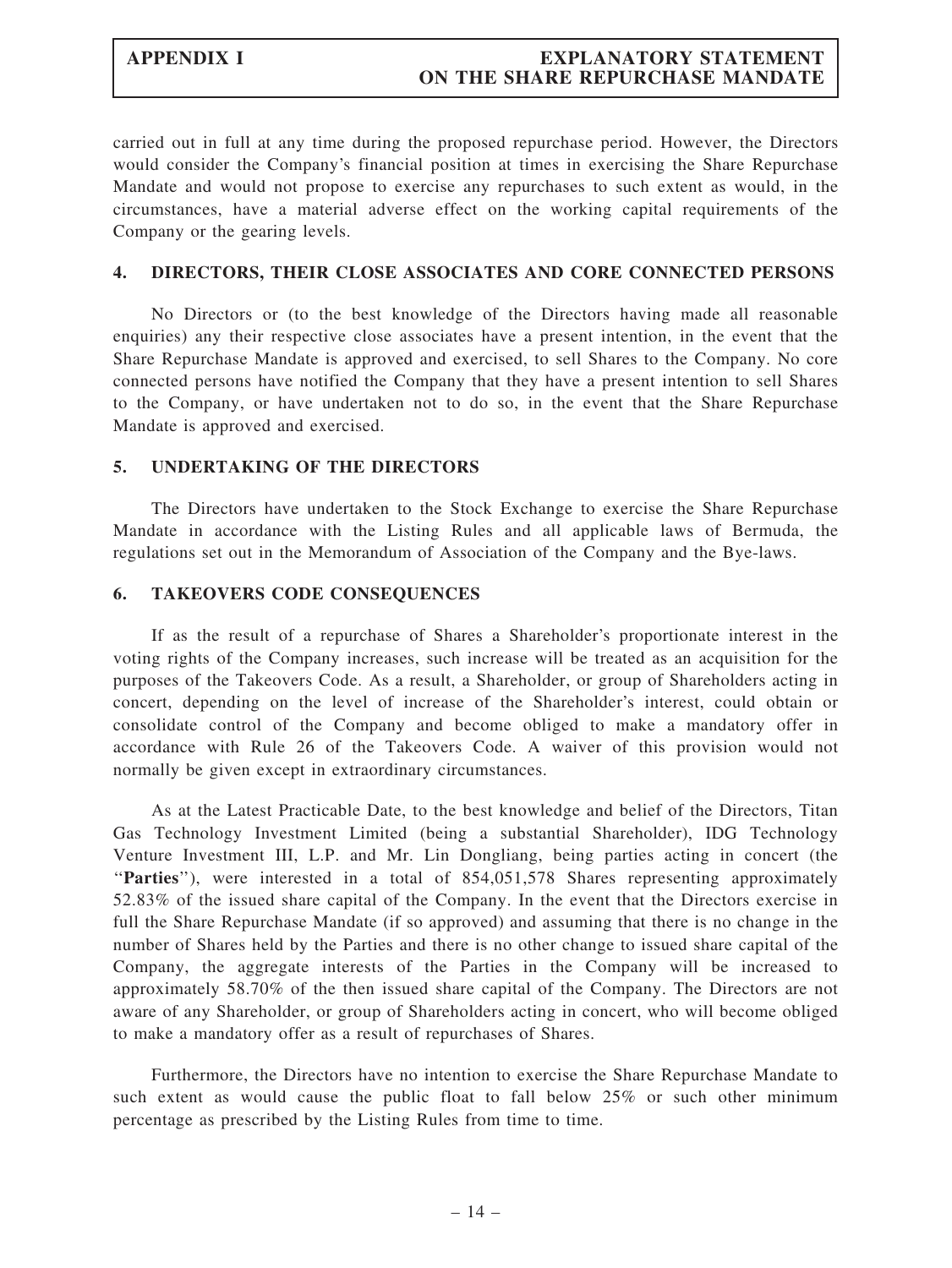#### 7. SHARE REPURCHASES MADE BY THE COMPANY

The Company has not purchased any of its Shares (whether on the Stock Exchange or otherwise) in the six months immediately preceding the Latest Practicable Date.

### 8. MARKET PRICES

During each of the previous twelve months up to the Latest Practicable Date, the highest and lowest traded prices for Shares on the Stock Exchange were as follows:

|                                            | <b>Per Share</b> |           |
|--------------------------------------------|------------------|-----------|
| <b>Month</b>                               | <b>Highest</b>   | Lowest    |
|                                            | $(HK\$           | $(HK\$    |
| 2015                                       |                  |           |
| August                                     | suspended        | suspended |
| September                                  | suspended        | suspended |
| October                                    | 3.6000           | 1.8900    |
| November                                   | 3.7200           | 1.3500    |
| December                                   | 3.5100           | 2.1200    |
| 2016                                       |                  |           |
| January                                    | 2.9400           | 2.3000    |
| February                                   | 2.7700           | 2.0200    |
| March                                      | 2.5000           | 2.2500    |
| April                                      | 2.3100           | 1.9200    |
| May                                        | 2.0500           | 1.5900    |
| June                                       | 1.7000           | 1.4100    |
| July                                       | 2.6900           | 1.6000    |
| August (up to the Latest Practicable Date) | 2.4000           | 1.8000    |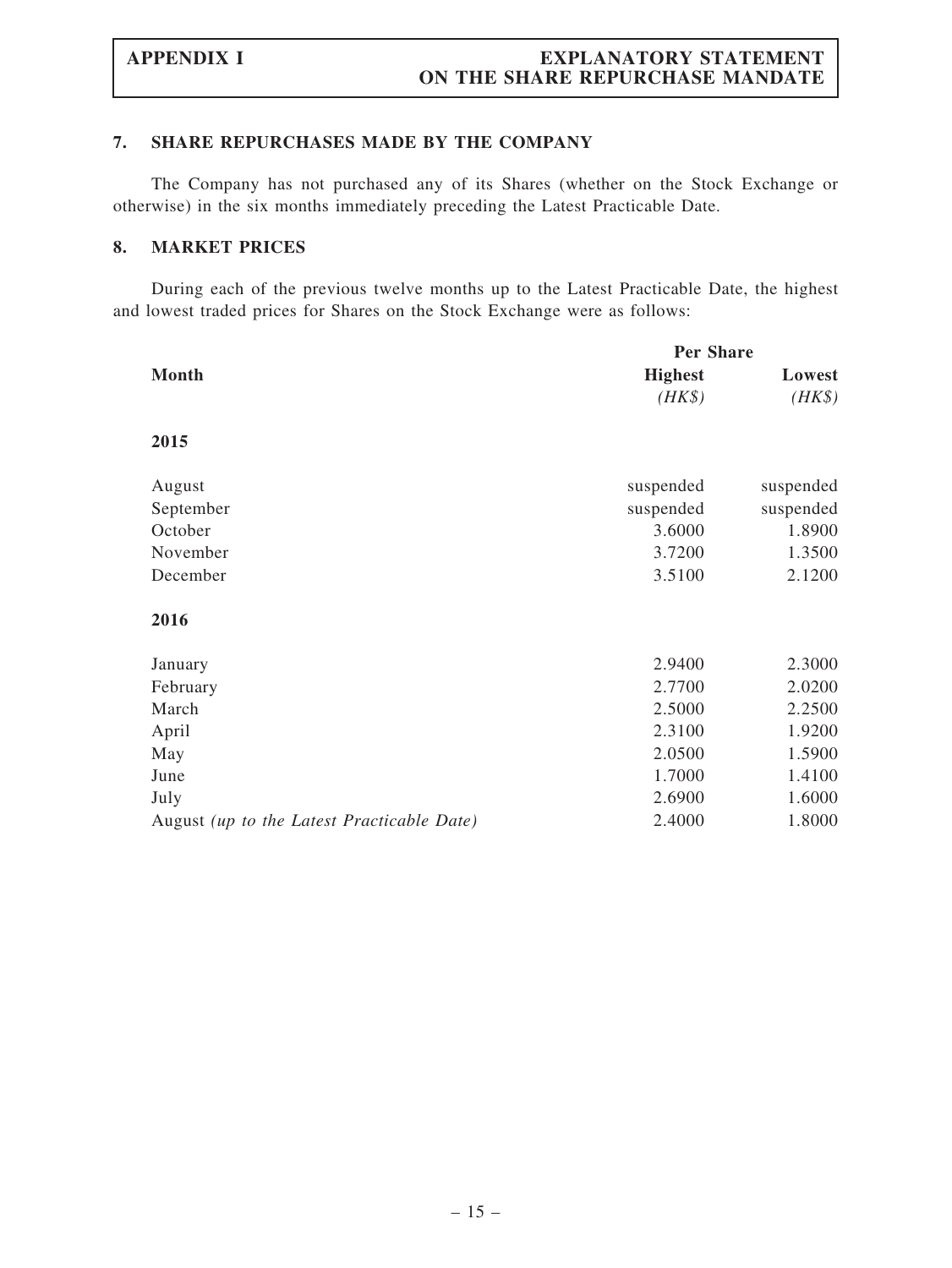

SHUN CHEONG HOLDINGS LIMITED

順昌集團有限公司\* (Incorporated in Bermuda with limited liability) (Stock Code: 650)

NOTICE IS HEREBY GIVEN that the annual general meeting of the shareholders of Shun Cheong Holdings Limited (the ''Company'') will be held at United Conference Centre Limited — Room 4, 10/F., United Centre, 95 Queensway, Admiralty, Hong Kong, Hong Kong on Wednesday, 28 September 2016 at 10:00 a.m. for the following purposes:

- 1. To receive and consider the audited consolidated financial statements of the Company and its subsidiaries and the reports of the directors and auditors for the year ended 31 March 2016.
- 2. A. To re-elect Mr. Wang Jingbo as an executive director of the Company (the ''Director'').
	- B. To re-elect Mr. Lee Khay Kok as an executive Director.
	- C. To re-elect Mr. Lin Dongliang as a non-executive Director.
	- D. To re-elect Mr. Shong Hugo as a non-executive Director.
	- E. To re-elect Prof. Chen Zhiwu as an independent non-executive Director.
	- F. To re-elect Mr. Shi Cen as an independent non-executive Director.
	- G. To re-elect Mr. Chau Shing Yim David as an independent non-executive Director.
	- H. To authorise the board of Directors (the ''Board'') to fix the remuneration of the Directors.
- 3. To re-appoint KPMG as the auditors of the Company and to authorise the Board to fix their remuneration.

<sup>\*</sup> For identification purposes only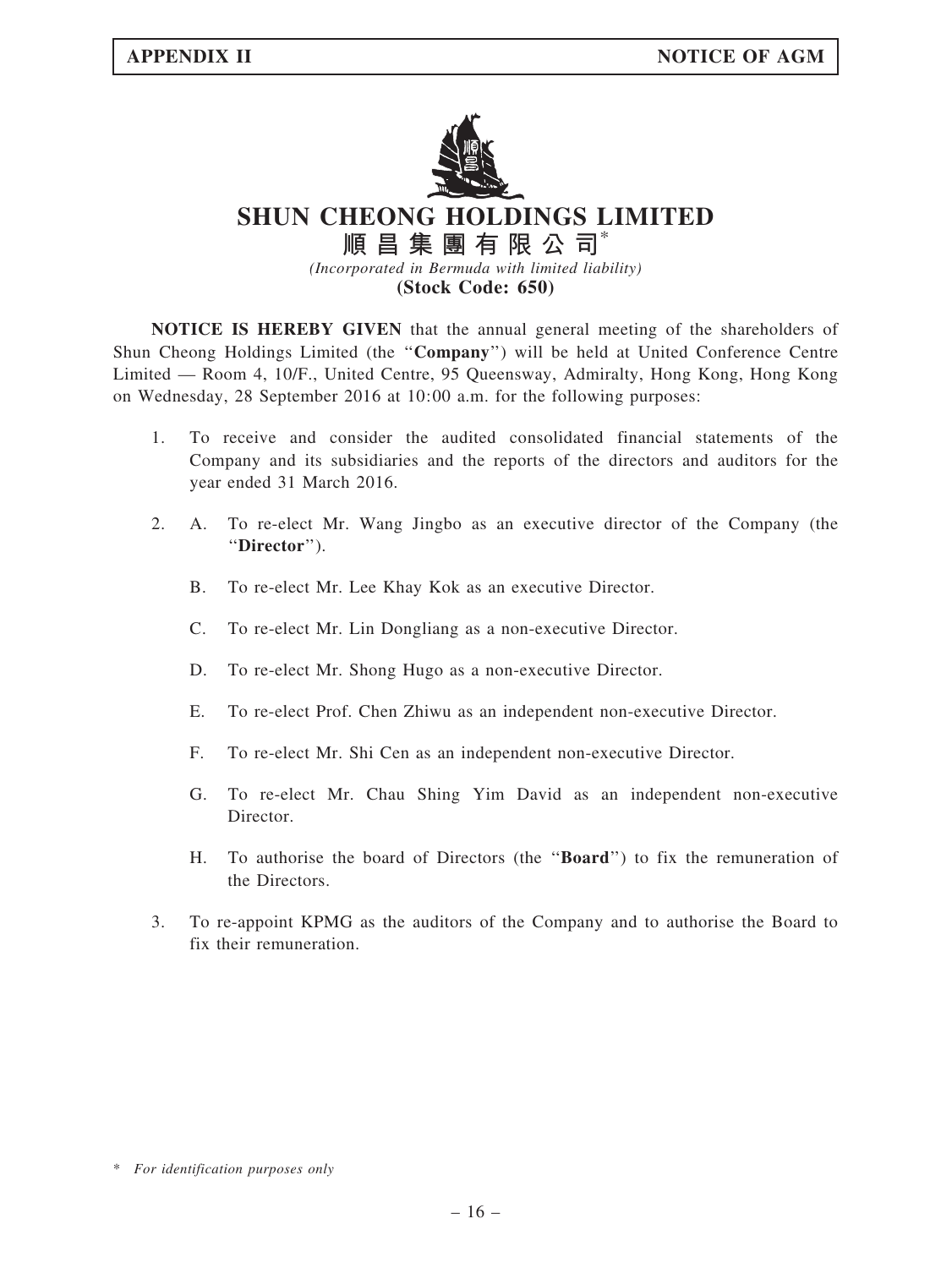4. As special business to consider and, if thought fit, pass with or without modifications, the following resolutions as ordinary resolutions:

### 4.A. ''THAT:

- (a) subject to paragraph (c), the exercise by the Directors during the Relevant Period (as hereinafter defined) of all the powers of the Company to allot, issue and deal with additional shares in the capital of the Company or securities convertible into such shares or warrants or similar rights to subscribe for any shares in the Company and to make or grant offers, agreements and options which might require the exercise of such power be and is hereby generally and unconditionally approved;
- (b) the approval in paragraph (a) shall authorise the Directors during the Relevant Period to make or grant offers, agreements and options which would or might require the exercise of such power after the end of the Relevant Period;
- (c) the aggregate number of shares allotted or agreed conditionally or unconditionally to be allotted (whether pursuant to an option or otherwise) by the Directors pursuant to the approval in paragraph (a), otherwise than pursuant to the shares of the Company issued as a result of a Rights Issue (as hereinafter defined) or pursuant to the exercise of options under the share option scheme or similar arrangement, or any scrip dividend or similar arrangement providing for the allotment of shares of the Company in lieu of the whole or part of the dividend on the shares of the Company in accordance with the Company's Byelaws, shall not exceed 20 per cent. of the number of issued shares of the Company as at the date of passing of this resolution and the said approval shall be limited accordingly; and
- (d) for the purposes of this resolution:

''Relevant Period'' means the period from the date of passing of this resolution until whichever is the earliest of:

- (i) the conclusion of the next annual general meeting of the Company;
- (ii) the expiration of the period within which the next annual general meeting of the Company is required by the Bye-laws of the Company or any applicable laws of Bermuda to be held; or
- (iii) revocation or variation of the authority given under this resolution by ordinary resolution of the shareholders of the Company in general meeting.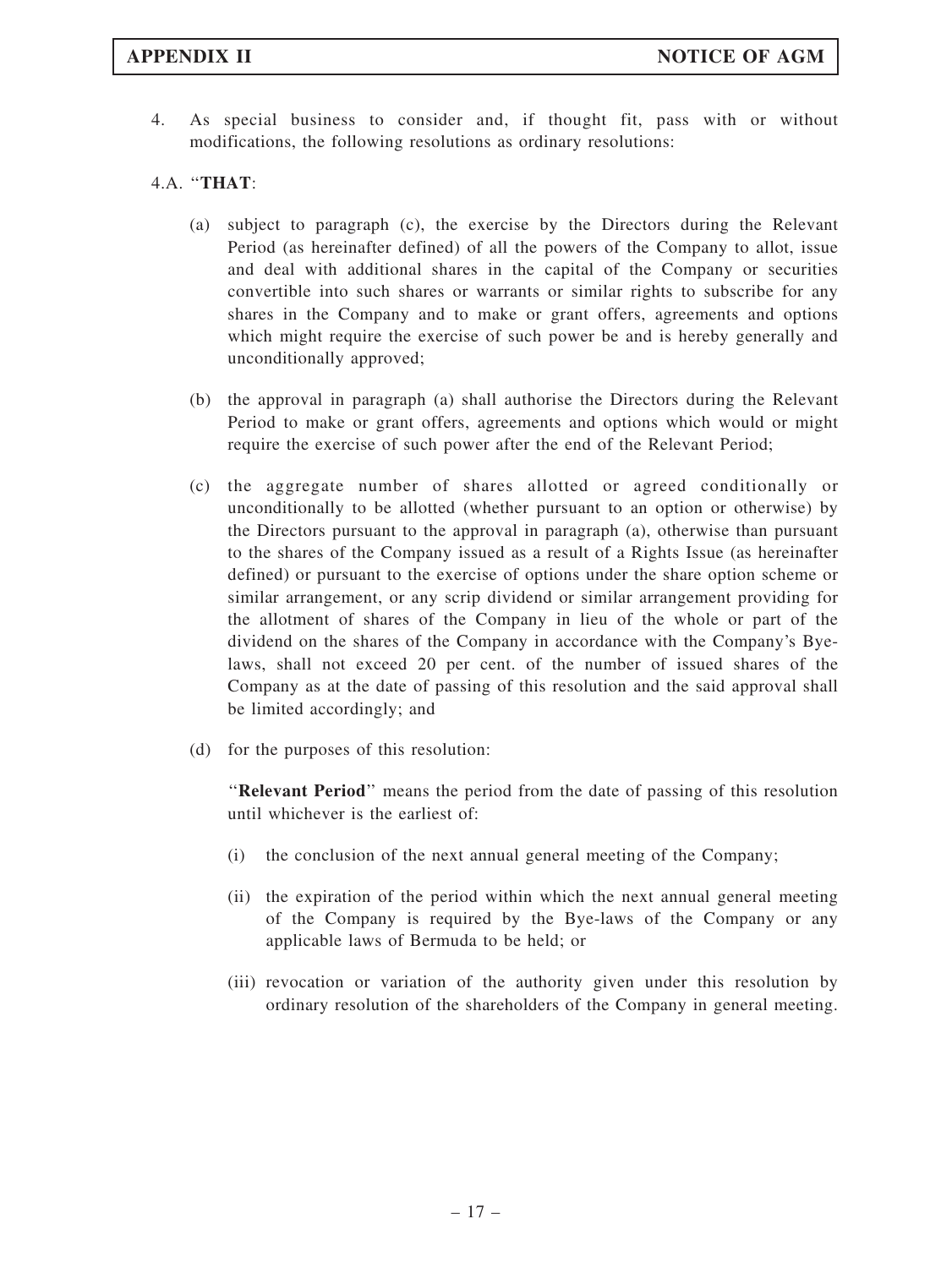"Rights Issue" means an offer of shares open for a period fixed by the Directors to holders of shares of the Company on the register on a fixed record date in proportion to their holdings of such shares (subject to such exclusions or other arrangements as the Directors may deem necessary or expedient in relation to fractional entitlements or having regard to any restrictions or obligations under the laws of, or the requirements of, any recognised regulatory body or any stock exchange in any territory outside Hong Kong).''

### 4.B. ''THAT:

- (a) subject to paragraph (b), the exercise by the Directors during the Relevant Period of all the powers of the Company to repurchase its own shares on The Stock Exchange of Hong Kong Limited (the "Stock Exchange") or on any other stock exchange on which the securities of the Company may be listed and recognised by the Securities and Futures Commission and the Stock Exchange for this purpose, subject to and in accordance with all applicable laws and requirements of the Rules Governing the Listing of Securities on the Stock Exchange or of any other stock exchange on which the securities of the Company may be listed as amended from time to time, be and is hereby generally and unconditionally approved;
- (b) the aggregate number of shares of the Company to be repurchased by the Company pursuant to the approval mentioned in paragraph (a) during the Relevant Period shall not exceed 10 per cent. of the number of issued shares of the Company as at the date of passing of this resolution and the said approval shall be limited accordingly; and
- (c) the expression ''Relevant Period'' shall for the purposes of this resolution have the same meaning as assigned to it under ordinary resolution 4.A. (d) of this notice.''
- 4.C. ''THAT conditional upon resolutions 4.A. and 4.B. above being passed, the aggregate number of shares of the Company which are repurchased by the Company under the authority granted to the Directors as mentioned in resolution 4.B. above shall be added to the number of shares that may be allotted or agreed conditionally or unconditionally to be allotted by the Directors pursuant to resolution 4.A., provided that the amount of shares repurchased by the Company shall not exceed 10 per cent. of the number of issued shares of the Company as at the date of passing of this resolution.''

By order of the Board Shun Cheong Holdings Limited WANG Jingbo Chairman and Chief Executive Officer

Hong Kong, 27 August 2016